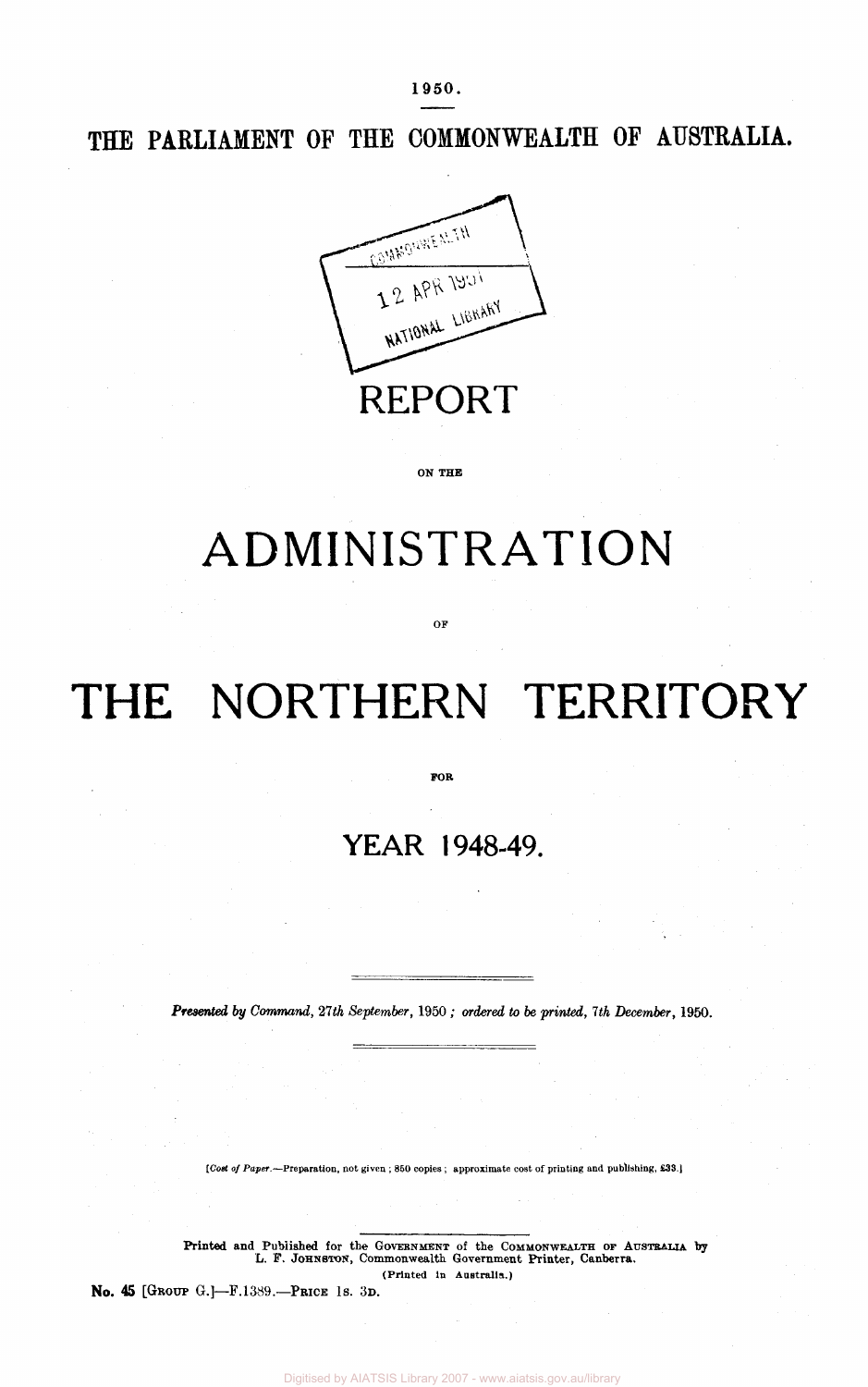### CONTENTS.

### REPORT OF THE ADMINISTRATOR.

|                                   |                      |                       |                      |                       |                      |                       |                       |                              |                            | PAGE.                 |    |
|-----------------------------------|----------------------|-----------------------|----------------------|-----------------------|----------------------|-----------------------|-----------------------|------------------------------|----------------------------|-----------------------|----|
| 1. Introductory                   | $\ddot{\phantom{a}}$ | $\ddot{\phantom{0}}$  | . .                  | $\cdot$ .             | $\ddot{\phantom{a}}$ | $\cdot$ .             | $\ddot{\phantom{a}}$  | $\ddot{\phantom{1}}$         | $\ddot{\phantom{0}}$       | $\cdot$ .             | 3  |
| 2. General Statistics             | $\ddot{\phantom{a}}$ | $\ddot{\phantom{0}}$  | $\bullet$ $\bullet$  | $\bullet$ $\bullet$   | $\ddot{\phantom{0}}$ | $\cdot$ .             | $\bullet$ . $\bullet$ | $\ddot{\phantom{1}}$         | $\ddot{\phantom{0}}$       | $\bullet$ . $\bullet$ | 6  |
| 3. Gaols<br>$\ddot{\phantom{a}}$  | $\ddot{\phantom{a}}$ | $\ddot{\phantom{1}}$  | $\ddot{\phantom{1}}$ | $\ddot{\phantom{a}}$  | $\ddot{\phantom{a}}$ | $\ddot{\phantom{a}}$  | $\ddot{\phantom{1}}$  | $\ddot{\phantom{1}}$         | $\ddot{\phantom{1}}$       | $\ddot{\phantom{1}}$  | 7  |
| 4. Courts<br>$\ddot{\phantom{a}}$ | $\ddot{\phantom{0}}$ | $\ddot{\phantom{a}}$  | $\ddot{\phantom{1}}$ | $\bullet$ $\bullet$   | $\ddot{\phantom{a}}$ | $\ddot{\phantom{a}}$  | $\ddot{\phantom{0}}$  | $\cdot$ .                    | $\ddot{\phantom{0}}$       | $\sim$ $\sim$         | 7  |
| 5. Police<br>$\ddot{\phantom{0}}$ | $\ddot{\phantom{0}}$ | $\ddot{\phantom{0}}$  | $\ddot{\phantom{0}}$ | $\ddot{\phantom{0}}$  | $\ddot{\phantom{0}}$ | $\ddot{\phantom{a}}$  | $\ddot{\phantom{0}}$  | $\ddot{\phantom{0}}$         | $\ddot{\phantom{1}}$       | $\sim$ $\sim$         | 8  |
| 6. Municipal and Housing          |                      | $\ddot{\phantom{1}}$  | $\ddot{\phantom{1}}$ | $\bullet$ . $\bullet$ | $\ddot{\phantom{1}}$ | $\ddot{\phantom{0}}$  | $\ddot{\phantom{0}}$  | $\ddot{\phantom{1}}$         | $\cdot$ $\cdot$            | . .                   | 8  |
| 7. Lands and Surveys              | $\ddot{\phantom{0}}$ | $\ddot{\phantom{0}}$  | $\ddot{\phantom{1}}$ | $\cdot$ .             | $\ddot{\phantom{0}}$ | $\ddot{\phantom{1}}$  | $\ddot{\phantom{1}}$  | $\ddot{\phantom{1}}$         | $\ddot{\phantom{1}}$       | $\ddot{\phantom{0}}$  | 9  |
| 8. Animal Industry                | $\ddot{\phantom{0}}$ | $\bullet$ . $\bullet$ | $\ddot{\phantom{1}}$ | $\ddot{\phantom{0}}$  | $\ddot{\phantom{1}}$ | $\ddot{\phantom{1}}$  | $\ddot{\phantom{1}}$  | $\ddot{\phantom{0}}$         | $\cdot$ $\cdot$            | $\ddot{\phantom{0}}$  | 11 |
| 9. Mining<br>$\ddot{\phantom{0}}$ | $\ddot{\phantom{0}}$ | $\ddot{\phantom{a}}$  | $\ddot{\phantom{1}}$ | $\ddot{\phantom{0}}$  | $\ddot{\phantom{0}}$ | $\ddot{\phantom{1}}$  | $\ddot{\phantom{a}}$  | $\ddot{\phantom{0}}$         | $\ddot{\phantom{0}}$       | $\ddot{\phantom{a}}$  | 15 |
| 10. Native Affairs                | $\ddot{\phantom{a}}$ | $\ddot{\phantom{a}}$  | $\ddot{\phantom{1}}$ | $\cdot$ .             | $\ddot{\phantom{0}}$ | $\ddot{\phantom{a}}$  | $\ddot{\phantom{a}}$  | $\ddot{\phantom{0}}$         | $\ddot{\phantom{1}}$       | $\ddot{\bullet}$      | 17 |
| 11. Education<br>$\sim$           | $\ddot{\phantom{0}}$ | $\ddot{\phantom{0}}$  | $\ddot{\phantom{0}}$ | $\ddot{\phantom{0}}$  | $\ddot{\phantom{a}}$ | $\bullet$ . $\bullet$ | $\ddot{\phantom{1}}$  | $\cdot$ $\cdot$              | $\cdot$ $\cdot$            | $\ddot{\phantom{0}}$  | 19 |
| 12. Patrol Service                | $\ddot{\phantom{0}}$ | $\ddot{\phantom{1}}$  | $\ddot{\phantom{1}}$ | $\bullet$             | $\ddot{\phantom{1}}$ | $\ddot{\phantom{1}}$  | $\ddot{\phantom{1}}$  | $\cdot$ .                    | $\ddot{\phantom{0}}$       | $\ddot{\phantom{0}}$  | 22 |
| 13. Pearling<br>$\ddotsc$         | $\ddot{\phantom{a}}$ | $\ddot{\phantom{1}}$  | $\ddot{\phantom{1}}$ | $\ddot{\phantom{0}}$  | $\ddot{\phantom{1}}$ | $\ddot{\phantom{a}}$  | $\ddot{\phantom{0}}$  | $\bullet$ .<br><br>$\bullet$ | $\ddot{\phantom{0}}$       | $\ddot{\phantom{1}}$  | 22 |
| 14. Harbour and Shipping          |                      | $\ddot{\phantom{a}}$  | $\ddot{\phantom{1}}$ | $\cdot$ .             | $\cdot$ .            | $\bullet$ $\bullet$   | $\ddot{\phantom{a}}$  | $\ddot{\phantom{0}}$         | $\mathcal{L}_{\mathbf{a}}$ | $\ddot{\phantom{1}}$  | 23 |
| 15. Road-Rail Transport Service   |                      | $\cdots$              | $\ddot{\phantom{1}}$ | $\ddot{\phantom{1}}$  | $\ddot{\phantom{a}}$ | $\bullet$             | $\ddot{\phantom{1}}$  | $\ddot{\phantom{a}}$         | $\ddot{\phantom{0}}$       | $\cdot$ .             | 23 |
| 16. Conclusions                   |                      | . .                   | $\cdot$ .            | . .                   | $\cdot$ .            | $\cdot$ .             | $\ddot{\phantom{1}}$  | $\ddot{\phantom{a}}$         | $\ddot{\phantom{0}}$       | $\cdot$ .             | 23 |
|                                   |                      |                       |                      |                       |                      |                       |                       |                              |                            |                       |    |

 $\label{eq:2.1} \frac{1}{2}\sum_{i=1}^n\frac{1}{2}\sum_{j=1}^n\frac{1}{2}\sum_{j=1}^n\frac{1}{2}\sum_{j=1}^n\frac{1}{2}\sum_{j=1}^n\frac{1}{2}\sum_{j=1}^n\frac{1}{2}\sum_{j=1}^n\frac{1}{2}\sum_{j=1}^n\frac{1}{2}\sum_{j=1}^n\frac{1}{2}\sum_{j=1}^n\frac{1}{2}\sum_{j=1}^n\frac{1}{2}\sum_{j=1}^n\frac{1}{2}\sum_{j=1}^n\frac{1}{2}\sum_{j=1}^n\$ 

 $\frac{1}{2} \left( \frac{1}{2} \right)$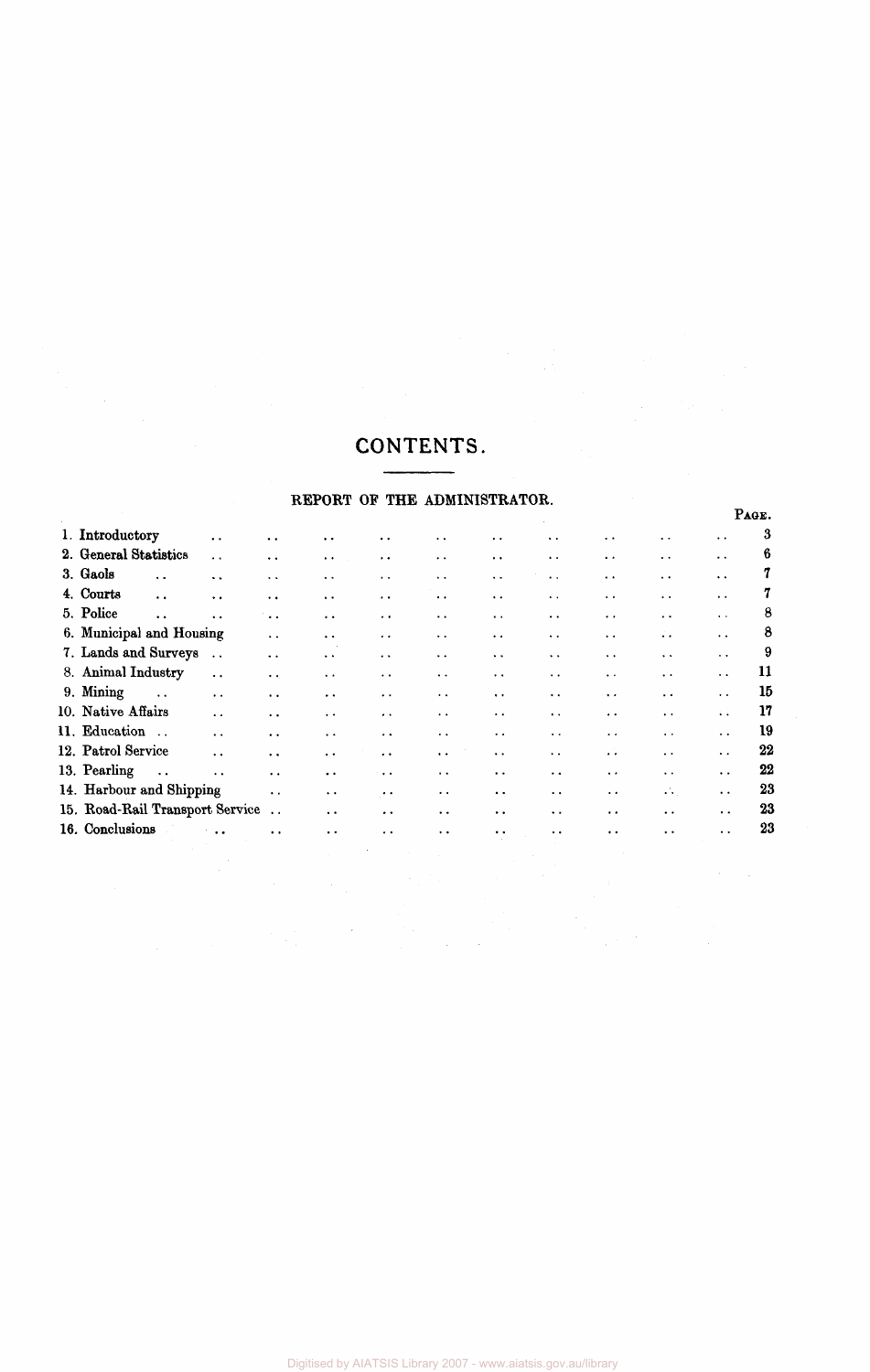The Mines Section diamond drill completed two holes on the Cosmopolitan Howley Mine at Brocks Creek, values being discovered in the second hole.

| Minerals.                          |                      |                                              |                                              |                                   | 1947-1948.            |                       | 1948-1949.            |                      |  |
|------------------------------------|----------------------|----------------------------------------------|----------------------------------------------|-----------------------------------|-----------------------|-----------------------|-----------------------|----------------------|--|
|                                    |                      |                                              |                                              |                                   | Weight.               | Value.                | Weight.               | Value.               |  |
| Gold<br>٠.,                        | $\ddot{\phantom{a}}$ | $\cdot$ .                                    | . .                                          | $\cdot$ $\cdot$                   | Fine oz.<br>14,748.03 | £<br>158,725.67       | Fine oz.<br>22,289.98 | £<br>239,895.90      |  |
| Copper (ore)                       | $\ddotsc$            | $\ddot{\phantom{a}}$                         | $\ddot{\phantom{0}}$                         | $\ddot{\phantom{a}}$              | Tons.<br>119.08       | 4,175.29              | Tons.<br>2,885.30     | 91,933.71            |  |
| Mica (cut)<br>Mica (crude)         | $\ddot{\phantom{1}}$ | $\ddot{\phantom{0}}$                         | $\ddot{\phantom{0}}$                         | $\cdot$ .                         | 35.23<br>15.48        | 49,990.02<br>4,713.60 | 41.56<br>1.16         | 79,321.72<br>219.89  |  |
| Wolfram (concentrates)             | $\ddot{\phantom{1}}$ | $\ddot{\phantom{0}}$<br>$\ddot{\phantom{a}}$ | $\ddot{\phantom{a}}$<br>$\ddot{\phantom{0}}$ | $\ddot{\phantom{a}}$<br>$\cdot$ . | 108.18                | 48,223.03             | 60.62                 | 25,100.26            |  |
| Tin (concentrates)                 |                      | $\cdot$ .                                    | $\ddot{\phantom{a}}$                         | $\ddot{\phantom{0}}$              | 26.07                 | 9,330.61              | 28.49                 | 10,092.98            |  |
| Silver Lead (ore)<br>Ochre (crude) | $\ddot{\phantom{a}}$ | $\ddot{\phantom{a}}$<br>$\ddot{\phantom{a}}$ | $\ddotsc$<br>$\ddot{\phantom{0}}$            | $\cdot$ $\cdot$<br>. .            | 17.85<br>841.82       | 1,006.68<br>4,147.13  | 30.59<br>235.92       | 1,373.00<br>1,092.14 |  |
| Tantalite (concentrates)           |                      | $\ddot{\phantom{a}}$                         | $\cdot$ .                                    | $\ddot{\phantom{a}}$              | 0.709                 | 714.28                | 0.35                  | 175.00               |  |
| Totals                             | $\cdot$ .            | $\cdot$ .                                    | $\cdot$ .                                    | $\bullet\quad\bullet\quad$        | $\ddot{\phantom{0}}$  | 281,026.31            | $\ddot{\phantom{0}}$  | 449,204.60           |  |

COMPARATIVE STATEMENT OP GOLD AND MINERALS PRODUCTION IN THE NORTHERN TERRITORY—YEARS 1947-1948 AND 1948-1949.

#### 10. NATIVE AFFAIRS.

#### STAFF.

The clerical staff has been called upon to work constantly at a very high pitch. The break-down in health of the Chief Clerk, Mr. V. J. White, considerably increased the amount of clerical work. This officer had devoted considerable energy towards promoting the welfare of the aboriginal, and his breakdown is sincerely regretted.

Although there is an establishment for eight Patrol Officers, the nominal strength has been five. The three Patrol Officers who were undergoing training at the Sydney University at the time of writing my previous Report conducted themselves well, and passed in all subjects. As a result of their studies, they have developed a better understanding of the problems affecting the aboriginal. Two cadets were appointed during the year, and commenced duties with the Patrol Officers.

A most important contribution to the work of the Branch is being made by the Settlement staffs. These Superintendents and their families live in remote localities under difficult conditions, and are called upon to perform a multitude of tasks.

As far as wage employees are concerned, the policy of the Branch has been to engage part-aboriginals and aboriginals as far as possible.

#### RESERVES.

The area of land dedicated for the use of aboriginals remains unchanged.

*Phillips. Creek.*—Inability to obtain a suitable water supply for this settlement has been most disappointing. An excellent flow of water obtained from a bore sunk at Gibson Creek in this area has proved unfit for human consumption in its present state.

*Yuendumu.*—Proclamation of this reserve cannot be proceeded with until the final location of the stock route has been decided. An additional water supply has been obtained to the south of the settlement, making it possible to undertake the stocking of the country. Two bores have been sunk, and one is equipped.

*Catfish.*—Two bores were sunk on this reserve, and tests show that adequate, good quality water will be available as soon as they are fitted with pumping equipment.

*Jay Creek.—*Three bores sunk on this reserve did not justify the installation of equipment. Exploratory work to construct a "Mexican dam" was halted by early floods. The capacity of a dam at Fenn's Gap was increased to secure additional water for stock.

*Areyonga.—The* wells in this area were equipped with pumps, and the growth of vegetables is now assured.

*Haasts Bluff.*—This area has four bores, all of which are equipped and working successfully.

*Beswick.*—Approximately 1,300 square miles surrounding Beswick have been reserved, but the final proclamation will be delayed until the boundaries can be surveyed. Provision has been made for additional bores to be sunk in this area.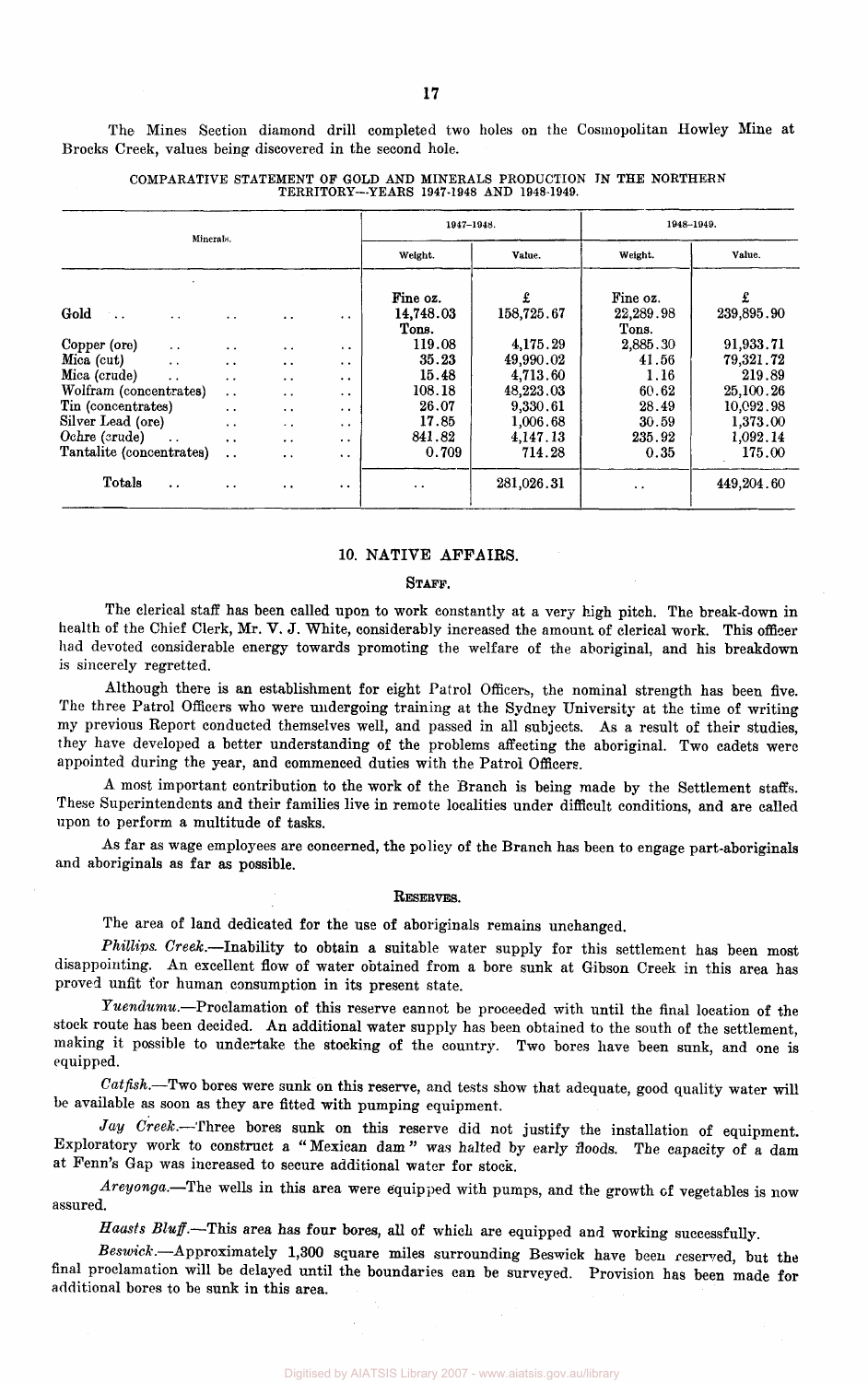#### HEALTH.

During the past year the aboriginal has been receiving increased medical attention. The population suffered from the ravages of measles, which reached serious epidemic proportions in the southern parts of the Territory. Extra nursing assistance was obtained, and all available staff members were allocated to the area. Over 700 cases were treated, and during the period of infection deaths from all causes amounted to 28. Efforts on the part of the staff, and the co-operation of the medical services, are considered to be responsible for keeping the death rate down to this figure.

There was a milder epidemic in the northern area, and treatment was administered by staff members and missionaries, under medical guidance. There were no deaths in this area.

Endeavours have been made to recruit nurses for settlement staffs, but only three positions have been filled to date. Part-time duties have been carried out by superintendents' wives, who are usually trained nurses.

The aboriginals are accepting hospital facilities in greater numbers, and the treatment at Darwin and Alice Springs has been good.

Regular medical inspections of missions and settlements have been instituted by the Health Authorities in the northern end of the Territory, and this will be extended throughout the Territory.

Extensive dental work has been carried out by a dentist visiting outlying areas.

It is pleasing to record that there have been a number of discharges from the Channel Island Leprosarium.

#### EDUCATION.

The services of an experienced teacher have been obtained, and a school for aboriginals opened in the Darwin area. Facilities exist for the establishment of additional schools at Delissaville and Alice Springs in 1950, and it is hoped that this will be possible.

To encourage missionary societies to place trained teachers in their schools, a special subsidy was made available this year. Five mission schools are staffed by fully trained teachers, and more trainees are being prepared.

#### EMPLOYMENT.

Constant keen demand exists for aboriginal workers, and it is estimated that approximately 3,300 are engaged in regular and seasonal employment.

A survey of all properties between Alice Springs and the Barkly Tablelands showed that wages were paid on all except two stations.

Regulations to improve conditions of employment for aboriginals in the pastoral industry came into force on the last day of the year.

Increased wages for aboriginals employed at Alice Springs are evident, whilst no permits have been granted to work aboriginals underground in the mining industry.

During the year approval was obtained to the granting of paid leave to aboriginals employed by Commonwealth Government Departments.

#### LEGISLATION.

The Aboriginals (Pastoral Industry) Regulations, which were gazetted to commence at the end of June, 1949, provided for long-wanted improvement of all aspects of employment of aboriginals in the pastoral industry.

An amendment to the Licensing Ordinance to increase the penalty for the supply of intoxicating liquor to aboriginals received assent on 11th May, 1949.

#### BEHAVIOUR.

An aboriginal was acquitted on a charge of manslaughter which arose as a result of the death of a European. Several natives were arraigned on charges of murder or manslaughter. These charges had their origin in some tribal difference.

Strong Police action, backed by the penal provisions of the Licensing Ordinance, has proved a deterrent to the suppliers of liquor to aboriginals, and there has been a pleasing diminution in the number of natives convicted.

#### CONSTRUCTIONAL PROGRAMME.

Selected aboriginals are being trained as efficient assistants for the building programme of the Branch, but difficulty is experienced in obtaining suitable foremen. The Department of Works and Housing has allocated a Works Supervisor to superintend the two gangs now in operation, and to arrange the supply of materials.